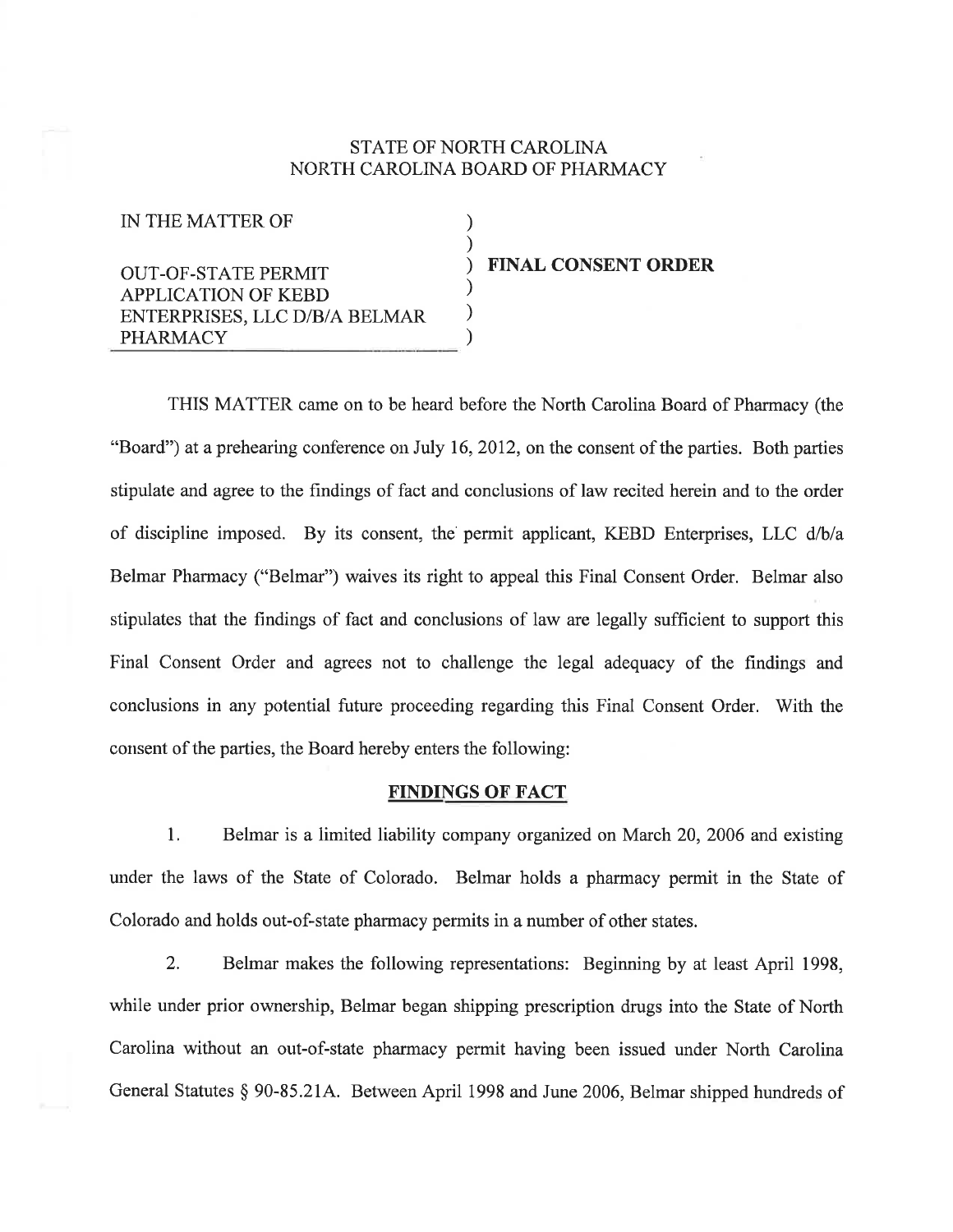prescription drugs into the State of North Carolina in violation of North Carolina General Statutes §§ 90-85.21A and 90-85.38(b).

3. As of June 6, 2006, the assets of Belmar were sold to KEBD Enterprises, LLC. Even if Belmar had previously held an out-of-state pharmacy permit, this change of ownership would have required Belmar to apply for a new North Carolina out-of-state pharmacy permit pursuant to 21 NCAC 46 .1603.

4. Within a few months after the transition to the new management of Belmar, KEDB Enterprises, LLC became concerned that the pharmacy had been shipping unlawfully into the State of North Carolina and other states without an out-of-state pharmacy permit. After the issue was raised, Belmar began to undertake submitting out-of-state pharmacy permit applications in those states. Although the new owners of Belmar had taken ownership and knew that they were required to hold an out-of-state pharmacy permit in order to ship prescription drugs into the State of North Carolina, Belmar continued to ship into the State of North Carolina in violation of North Carolina General Statutes §§ 90-85.21A and 90-85.38(b).

5. On its North Carolina permit application, Belmar truthfully disclosed that it had previously shipped prescription drugs into the State of North Carolina without an out-of-state pharmacy permit.

6. On April 23,2009, the Board staff denied Belmar's permit application because of its prior shipments into the State of North Carolina without an out-of-state permit and because Belmar's application was otherwise deficient. On May 1, 2009, Belmar was informed that it could not make further shipments into the State of North Carolina until a permit was granted.

7. Belmar represents that, upon receipt of that letter, Belmar immediately ceased shipping into the State of North Carolina in violation of North Carolina General Statutes

2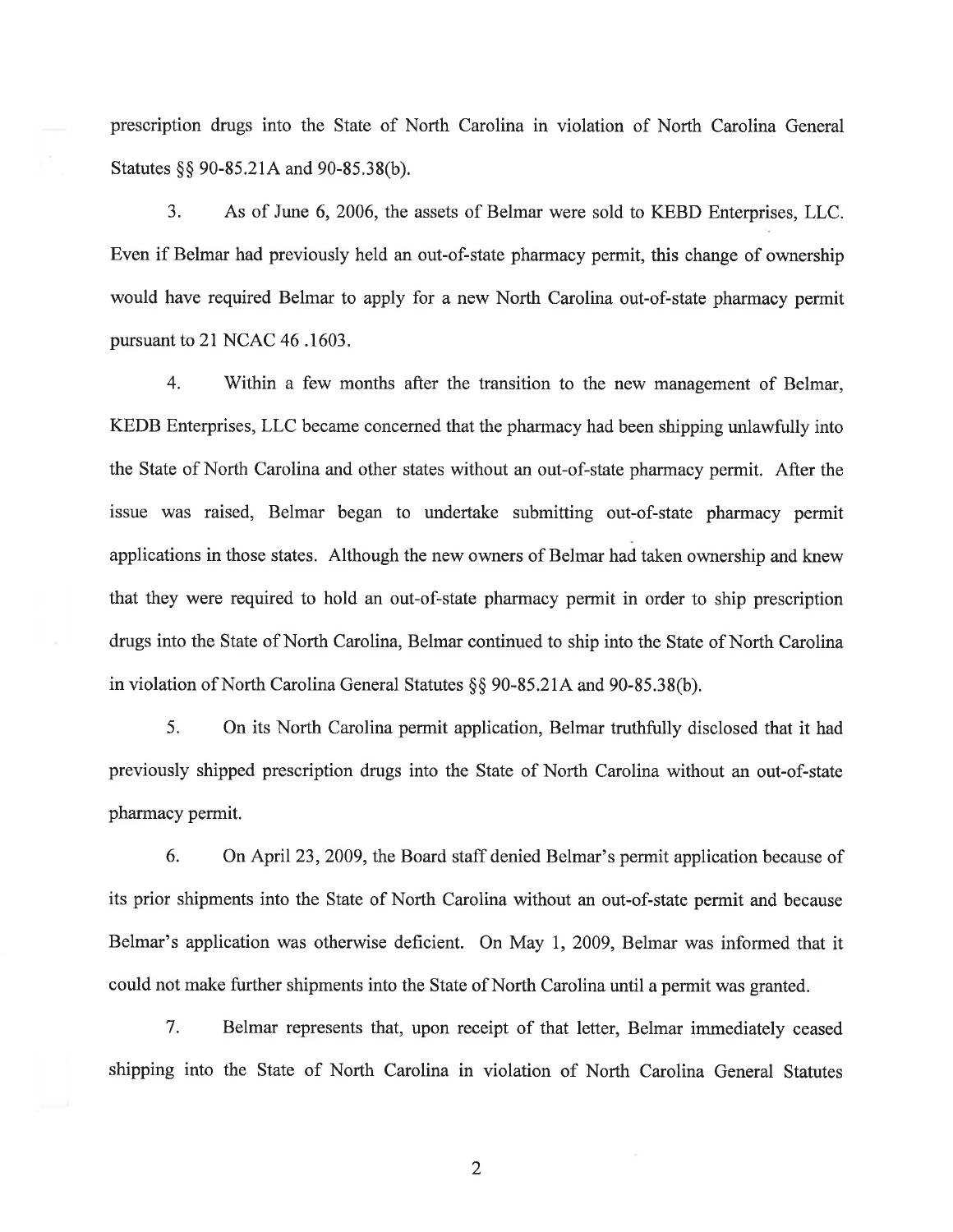\$\$ 90-85.214 and 90-85.38(b). The Board accepts that Belmar has made no shipments since it received the May 1,2009 request from the Board staff.

٩,

8. Following the staff denial of Belmar's application in 2009, Belmar initially requested reconsideration of that denial. But Belmar subsequently allowed that request to become inactive.

9. On January 23, 2012, Belmar submitted a new application for an out-of-state pharmacy permit. That application was deficient in a number of respects, which led the Board staff to deny the permit application again. On March 21, 2012, Belmar submitted a complete application which, again, truthfully disclosed that it had previously shipped prescription drugs into the State of North Carolina without an out-of-state pharmacy permit prior to May 2009.

10. As of the date of this order, Belmar does not operate an Internet Pharmacy as defined in 2l NCAC 46 .1317(17).

11. With respect to the prior prescriptions shipped into North Carolina, the Board is unaware of instances where Belmar and its pharmacists actually knew or reasonably should have known that the order was issued without a physical examination of the patient and in the absence of a prior prescriber-patient relationship in violation of 21 NCAC 46 .1801(b) or otherwise was not a valid prescription, and Belmar represents that there were no such instances.

12. Belmar represents and the Board accepts that Belmar has never had any disciplinary action or investigation by any federal or state pharmacy regulatory authority involving the pharmacy or any of the pharmacists associated with Belmar.

## CONCLUSIONS OF LAW

Based on the above findings, the Board concludes as a matter of law:

3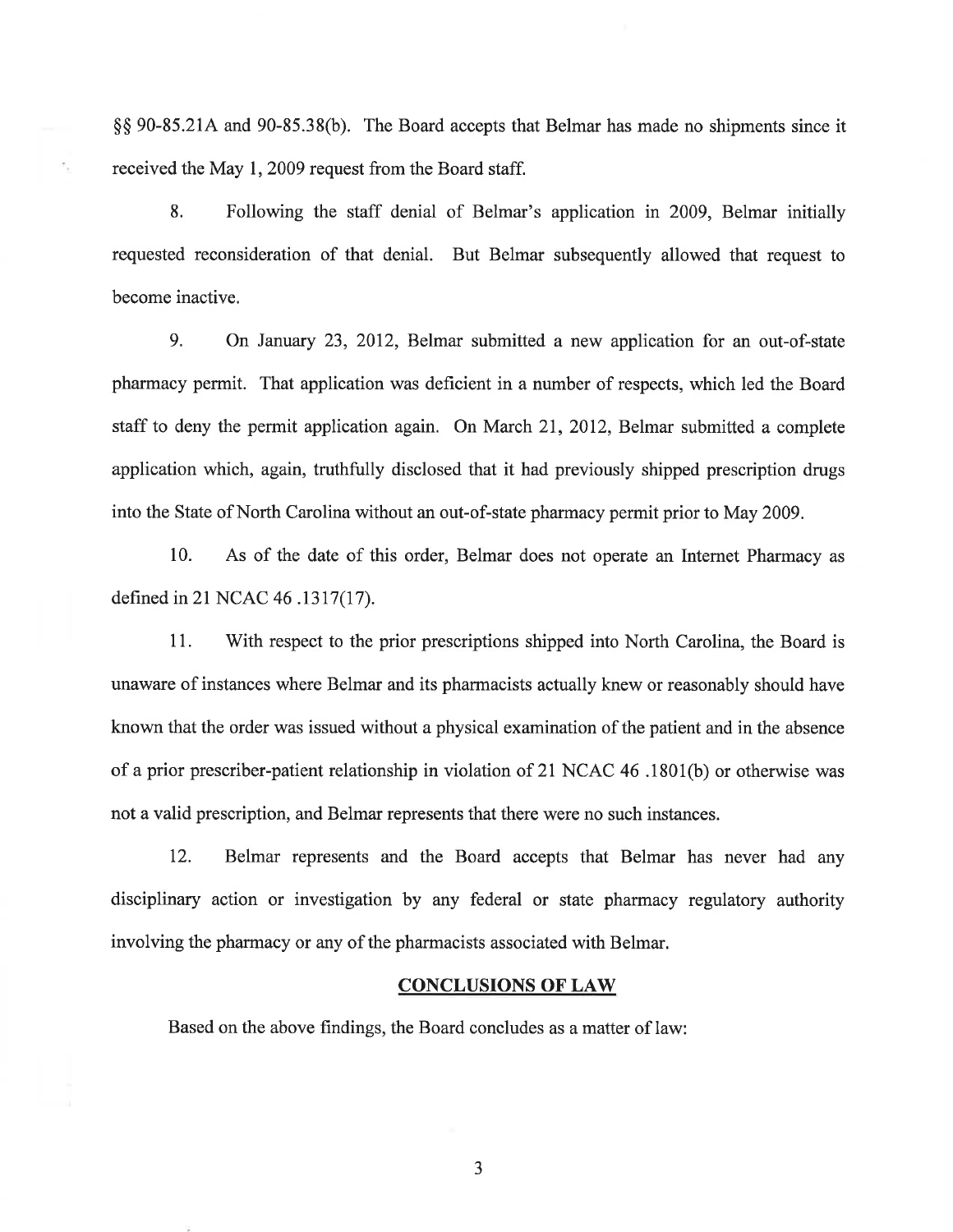l. Belmar violated North Carolina General Statutes \$\$ 90-85.214 and 90-85.38(b) by shipping prescription drugs into the State of North Carolina without an out-of-state pharmacy permit from June 2006 to May 2009.

2. Belmar admits that the conduct in this matter violated North Carolina law and constitutes sufficient grounds for disciplinary action in connection with its permit application under North Carolina General Statutes \$ 90-85.38.

3. The Board has considered the following as substantial mitigating factors in this case:

a Belmar ceased shipment for a period of more than three years after it was informed that it could not ship without an out-of-state permit.

b. The Board has no information that Belmar and its pharmacists have ever shipped prescription drugs into the State of North Carolina in circumstances where they actually knew or reasonably should have known that the order was issued without a physical examination of the patient and in the absence of a prior prescriber-patient relationship in violation of <sup>21</sup> NCAC 46 .1801(b) or otherwise was not a valid prescription.

c. Belmar is not an Internet Pharmacy and otherwise does not have <sup>a</sup> business model that is likely to encourage or facilitate the shipment of drugs based on invalid prescriptions or other violations of the pharmacy laws.

Based upon the foregoing, and with the'consent of the parties, IT IS THEREFORE ORDERED that the permit application of KEBD Enterprises, LLC d/b/a Belmar Pharmacy is hereby GRANTED. However, the permit of KEBD Enterprises, LLC is hereby INDEFINITELY

4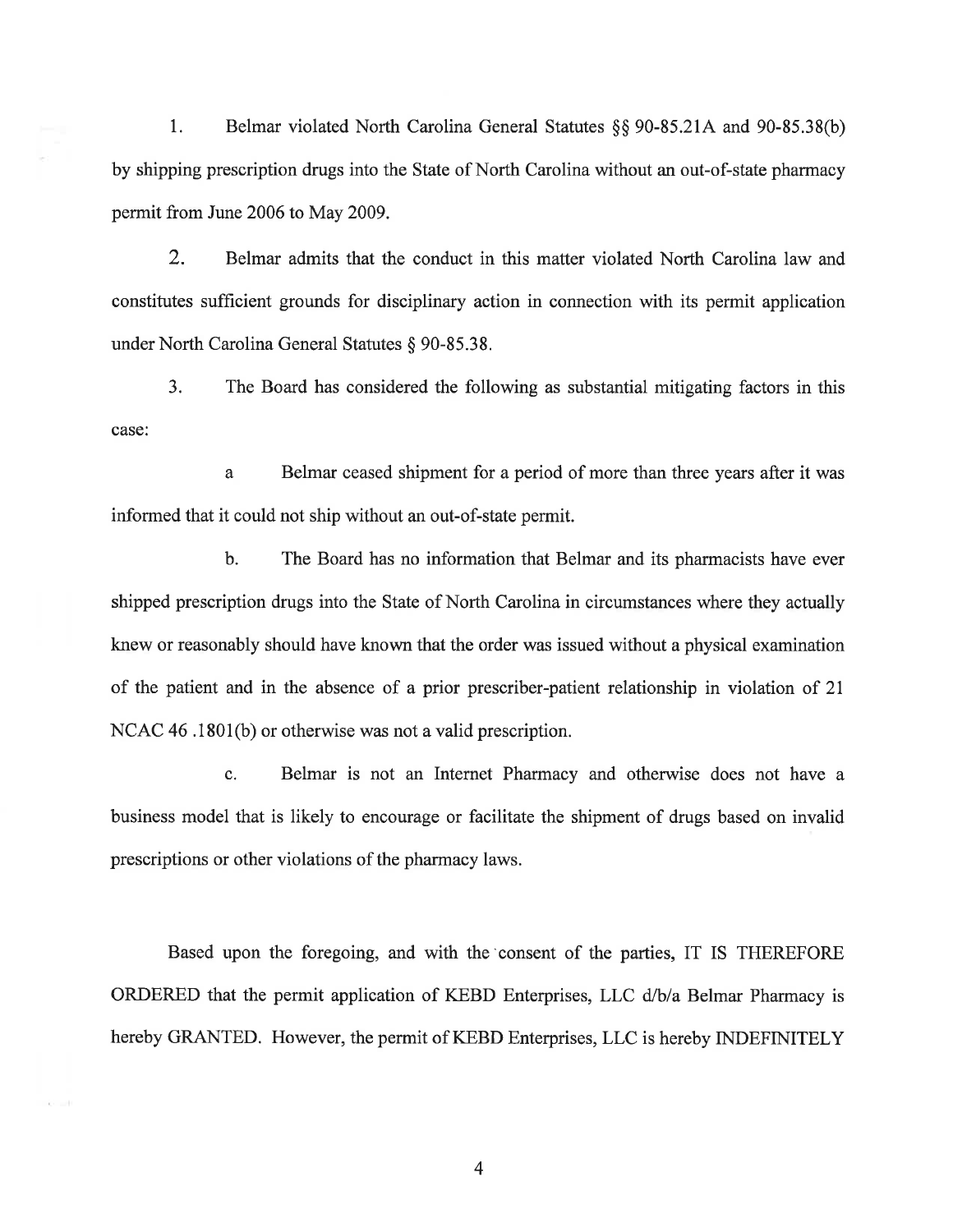SUSPENDED, but that suspension is stayed for a period of ten  $(10)$  years, upon the following conditions:

- 1. Respondent's permit is conditioned upon the accuracy of the information in its permit application, the information that it previously provided to the Board in connection with the review of the permit application, and the stipulated Findings of Fact above;
- 2. Respondent shall violate no laws governing the practice of pharmacy or the distribution of drugs, whether federal, North Carolina or the laws of any other state;
- 3. Respondent shall violate no rules and regulations of the Board;
- 4. Respondent shall cooperate with the Board, its attomeys, investigators and other representatives in any investigation and compliance with the provisions of this Consent Order.

This the  $\sqrt{\frac{4M}{\text{day}}}$  of July, 2012.

NORTH CAROLINA BOARD OF PHARMACY

By: Jack W. Campbell, IV

**Executive Director**